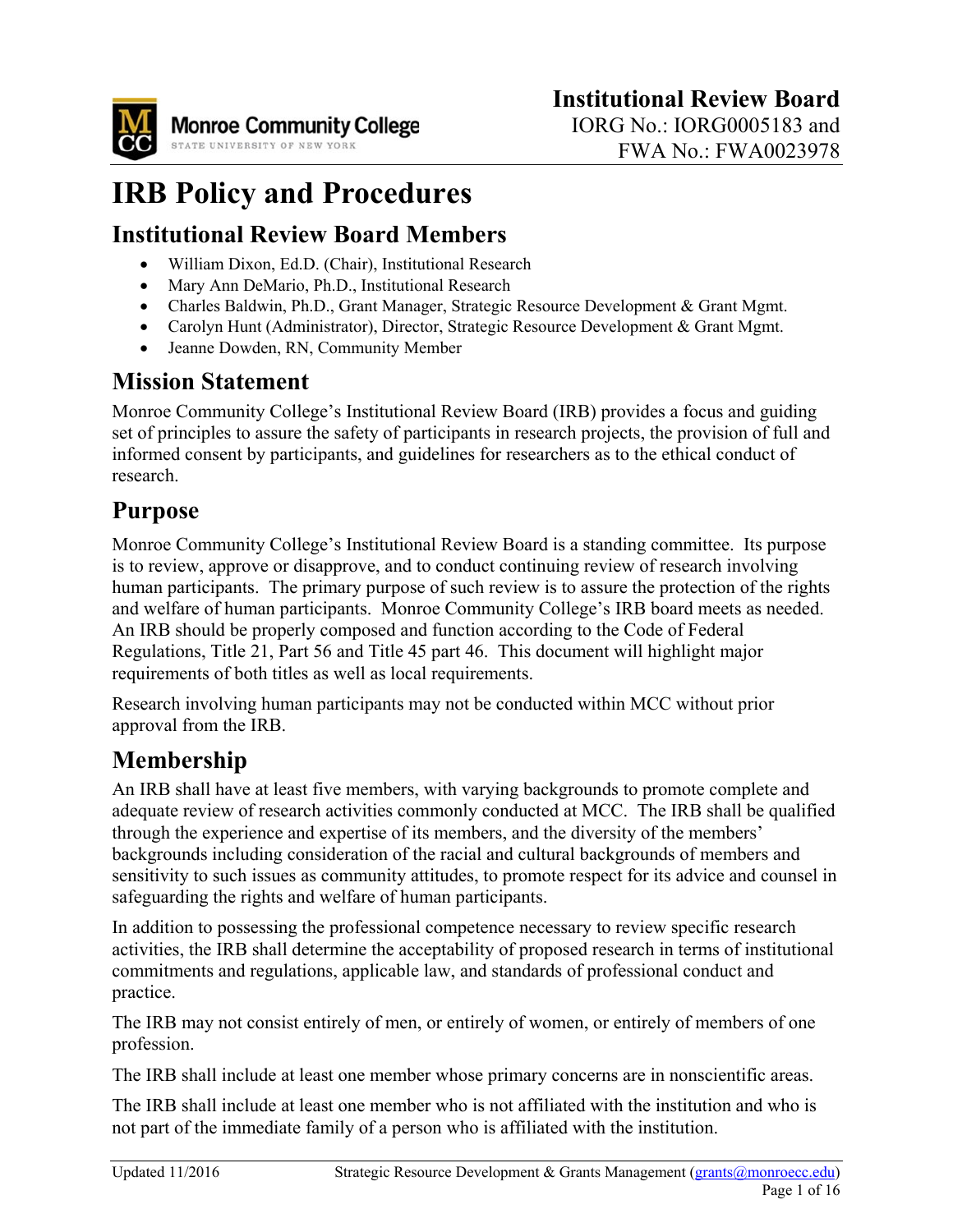Each member of the IRB will be required to complete the Human Subject Protection Program. In addition, attendance at meetings and number of protocols reviewed by scientific members will be reported annually to the Provost.

The IRB shall meet the quorum requirements of one half the boards plus one. This must include the presence of at least one member whose primary concerns are in nonscientific areas.

No member of the IRB may participate in the initial or continuing review of any project in which the member has a conflict of interest, except to provide information requested by the board.

The IRB may, at its discretion, invite individuals with competence in special areas to assist in the review of complex issues which require expertise beyond or in addition to that available on the IRB. These individuals may not vote with the board.

The IRB may be called into an interim review session by the Chairperson at the request of any IRB member or institutional official to consider any matter concerned with the rights and welfare of any research participant.

An Acting Chairperson will serve in the Chairperson's absence. In the event that the Chairperson submits a protocol for consideration by a board, or has a potential conflict of interest, an Acting Chairperson must substitute for evaluation of that protocol.

### *Alternate IRB Members*

The IRB can approve the membership of alternate board members. The alternates possess qualifications comparable to the primary board member. Alternates have the same responsibilities as board members and follow the same guidelines. IRB minutes will document when an alternate replaces a board member.

Informational packets to review and meeting agendas will be sent only to primary board members. It is the responsibility of the primary board member to forward the information to their alternate if they are unable to attend a meeting.

The Chairman's alternate is a voting member. A designated member of the IRB will be Acting Chairman in the Chairman's absence.

### **Qualifications of Investigators**

The IRB will consider protocols submitted by qualified investigators. For the purposes of the IRB, all faculty, managers, and administrators could be considered qualified primary investigators.

All investigators who are considering research projects that **involve greater than minimal risk** for participants are required to complete training in Human Participants Protection (see below).

Investigators from outside MCC must obtain approval from the MCC's IRB even for exempt activities.

### *Definitions*

**Risk**: The probability of harm or injury (physical, psychological, social, or economic) occurring as a result of participation in a research study. Both the probability and magnitude of possible harm may vary from minimal to significant. Federal regulations define only "minimal risk."

**Minimal Risk**: A risk is minimal where the probability and magnitude of harm or discomfort anticipated in the proposed research are not greater than those ordinarily encountered in daily life or during the performance of routine physical or psychological examinations or tests.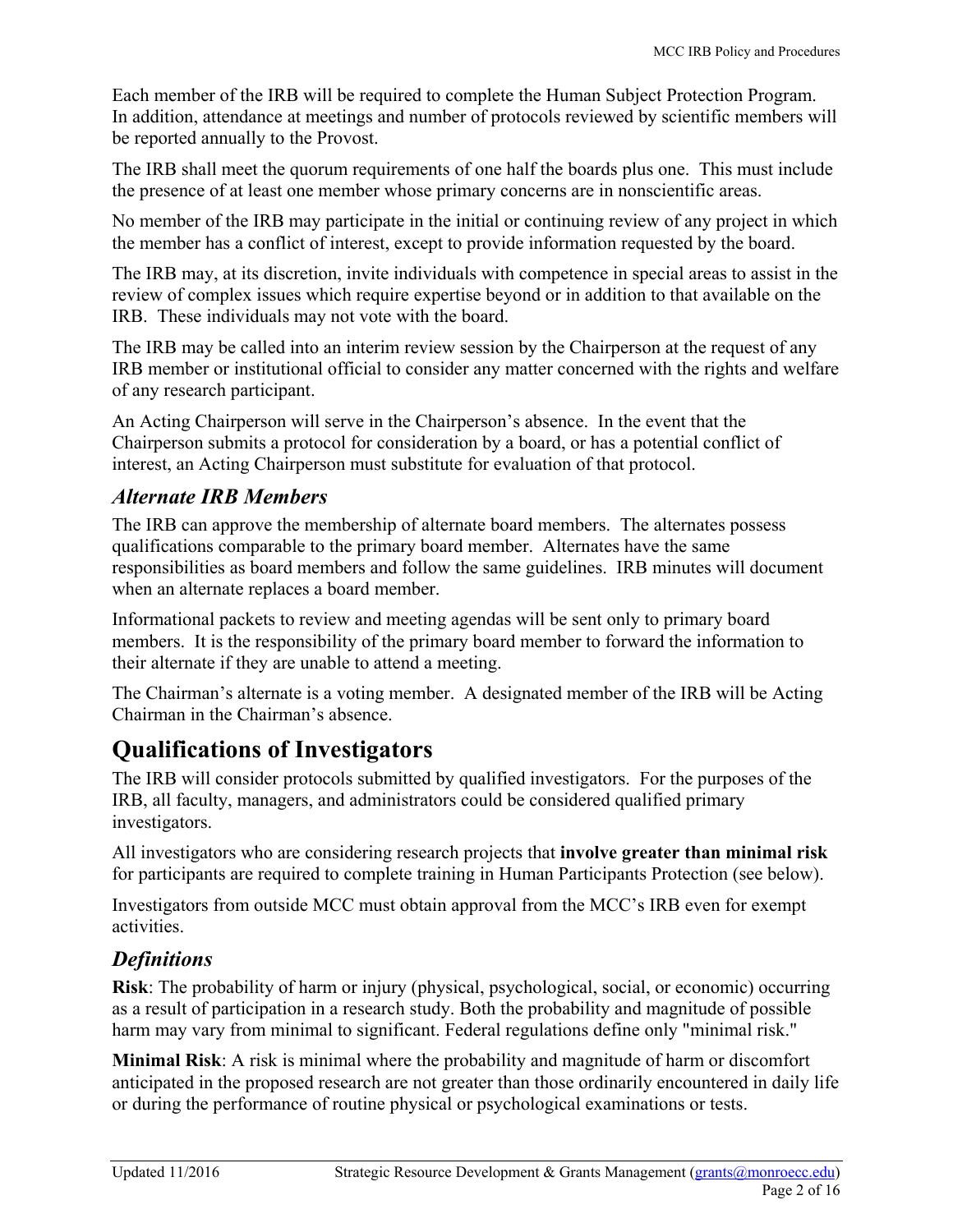Principal Investigator Training in Human Participants Protection for projects that involve greater than minimal risk.

A. Purpose

This policy is intended to assure that all Principal Investigators (PI), Co-Investigators conducting human research that **involve greater than minimal risk**, as defined by regulatory authorities and approved by Monroe Community College's Institutional Review Board have completed adequate training in the protection of human participants.

B. Applicability

This policy applies to all researchers and research staff involved with a project requesting the approval by Monroe Community College's Institutional Review Board.

- C. Requirements
	- Principal Investigators and Co-Investigators conducting greater than minimal risk studies must provide documentation to the IRB of completion of an acceptable training program in human participant protection before their protocol will be reviewed.
	- The recommended training program is Collaborative Institutional Training Initiative [\(CITI\) \(www.CITIprogram.org\).](https://www.citiprogram.org/)
	- Alternative training programs will be considered acceptable substitutes if they provide a similar depth and breadth of information. The acceptance of alternative programs will be at the discretion of the Chairman of the IRB.
	- Documentation of completion of training in human participant's protection will be kept on file by the IRB. The investigator is not required to include this documentation with each protocol submission, but should indicate that documentation is on file.
	- Principal Investigators who are not an employee of MCC must sign a Confidentiality Agreement in order to access any information related to a protocol conducted at this site.
	- Investigators must be sufficiently qualified by education, training and experience that is appropriate to their role in the research to assume responsibility for the proper conduct of human subject research.
	- Investigators should have sufficient time and resources to properly conduct or supervise the research for which they are responsible.
	- Investigators are responsible for the safe and secure storage of research data in both paper and electronic formats and protecting the confidentiality of the data.
	- Investigators are responsible for the accuracy and completeness of the data recorded and reported in research and in publications about the research.
	- Investigators must maintain records appropriate to the research (e.g. the study plan, consent forms, and correspondence from the IRB) and permit inspection of the research records.
	- Investigators must maintain records for at least three years after the research ends or for the length of time specified in applicable regulations or applicable institutional or sponsor requirements, whichever is longer, and should take measures to prevent accidental or premature destruction of these documents.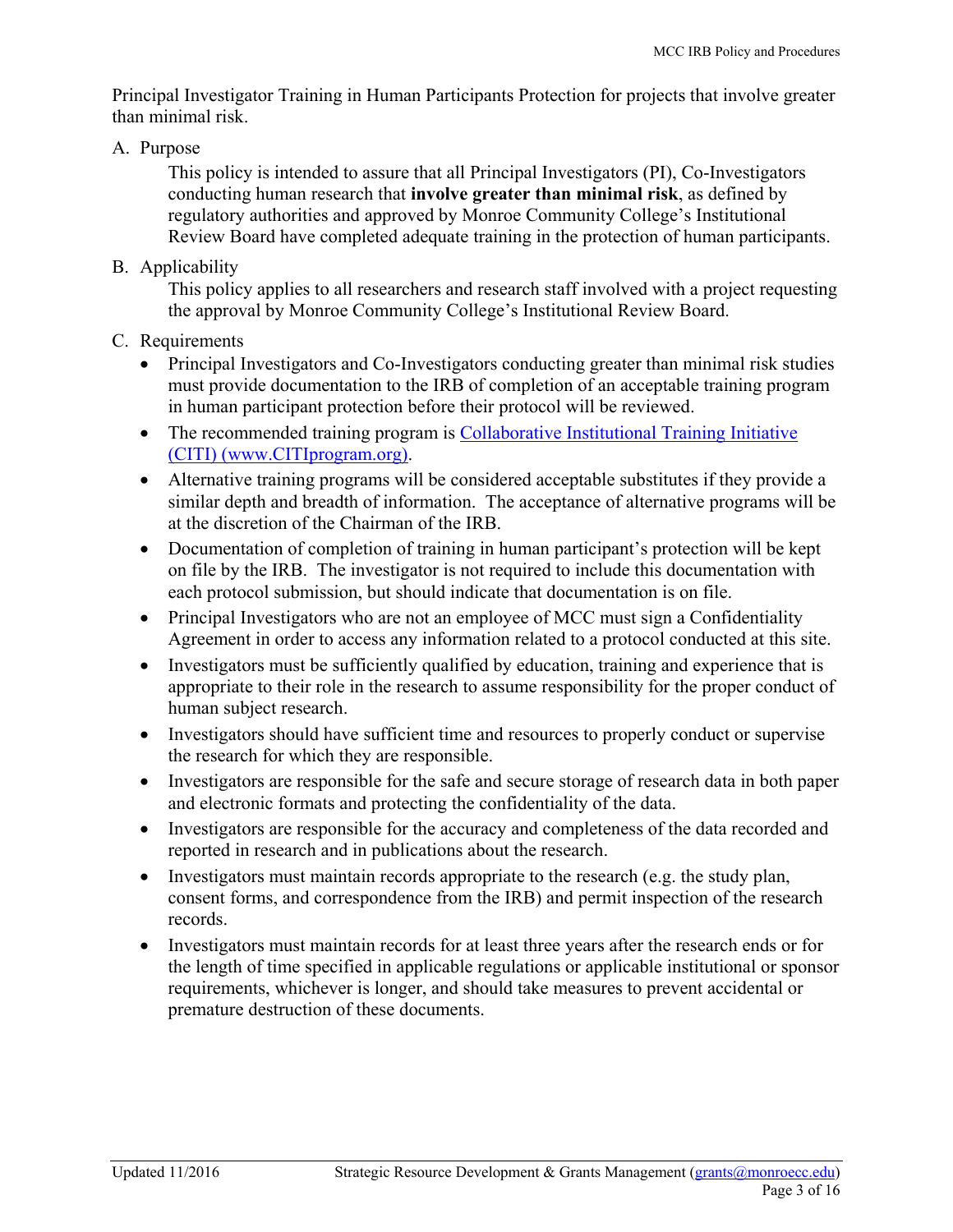## **IRB Review**

All protocols sent to Monroe Community College's Institutional Review Board will be sent to the chairperson for initial review. The chairperson will determine, based on degree of risk to participants, whether assessment falls under Full-Board Review, Expedited Review or Exempt Category.

### *Full IRB Review (Research that involves greater than minimal risk)*

Monroe Community College's Institutional Review Board have authority to approve, require modification (to secure approval), or disapprove all research activities which come under the jurisdiction of the IRB.

A protocol submitted for consideration by full board review must include all of the elements detailed on the application. Any protocol submission that does not contain all of the required elements as detailed on the application will not be forwarded to the Board for review. The submission will be returned to the investigator for completion.

The IRB shall notify investigators in writing of its decision to approve or disapprove the proposed research activity, or of modifications required to secure IRB approval of the research activity. If the IRB decides to disapprove a research activity, it shall include in its written notification a statement of the reasons for its decision and give the investigator an opportunity to respond in person or in writing.

The IRB's written notification of approval shall include the following specific elements: (1) title of research protocol; (2) name of investigator(s); (3) dates for the submission of progress reports; (4) the requirement to report any increased risk to participants; (5) the requirement that any change in protocol may not be implemented without prior IRB approval; (6) that failure to comply with any of the above requirements will result in the suspension or revocation of the IRB's approval.

### Primary Reviewer System

Monroe Community College's Institutional Review Board uses a primary reviewer system. A Primary Reviewer (PR) from the board is identified and receives a complete copy of the IRB protocol submission and has access to all relevant documents for the study. The Primary Reviewer is responsible for reading the protocol in a detailed manner and contacting the Investigator with any questions. The IRB chairperson is also responsible for reviewing all protocols. At the board meeting it will be the responsibility of the Primary Reviewer to present the protocol. Investigators or designee will be required to attend the board meeting to answer questions. If a representative is not present the study may be tabled until the next meeting until a meeting can be scheduled. The IRB Administrator will also have a copy of the protocol and all related study documents.

Each protocol shall be specific regarding the details of the purpose of the study, procedures how the results will be analyzed and interpreted, the risks involved and the monitoring procedures. When applicable, each protocol submission must be accompanied by an informed consent form that meets all requirements (see requirements below).

### *Expedited Review*

The research must involve no more than minimal risk and fall into one of the following categories may receive an expedited review by MCC's Institutional Review Board.

*The following does NOT apply when (a) deception of subjects may be an element of the research; (b) subjects are under the age of eighteen; (c) the activity may expose the subject to*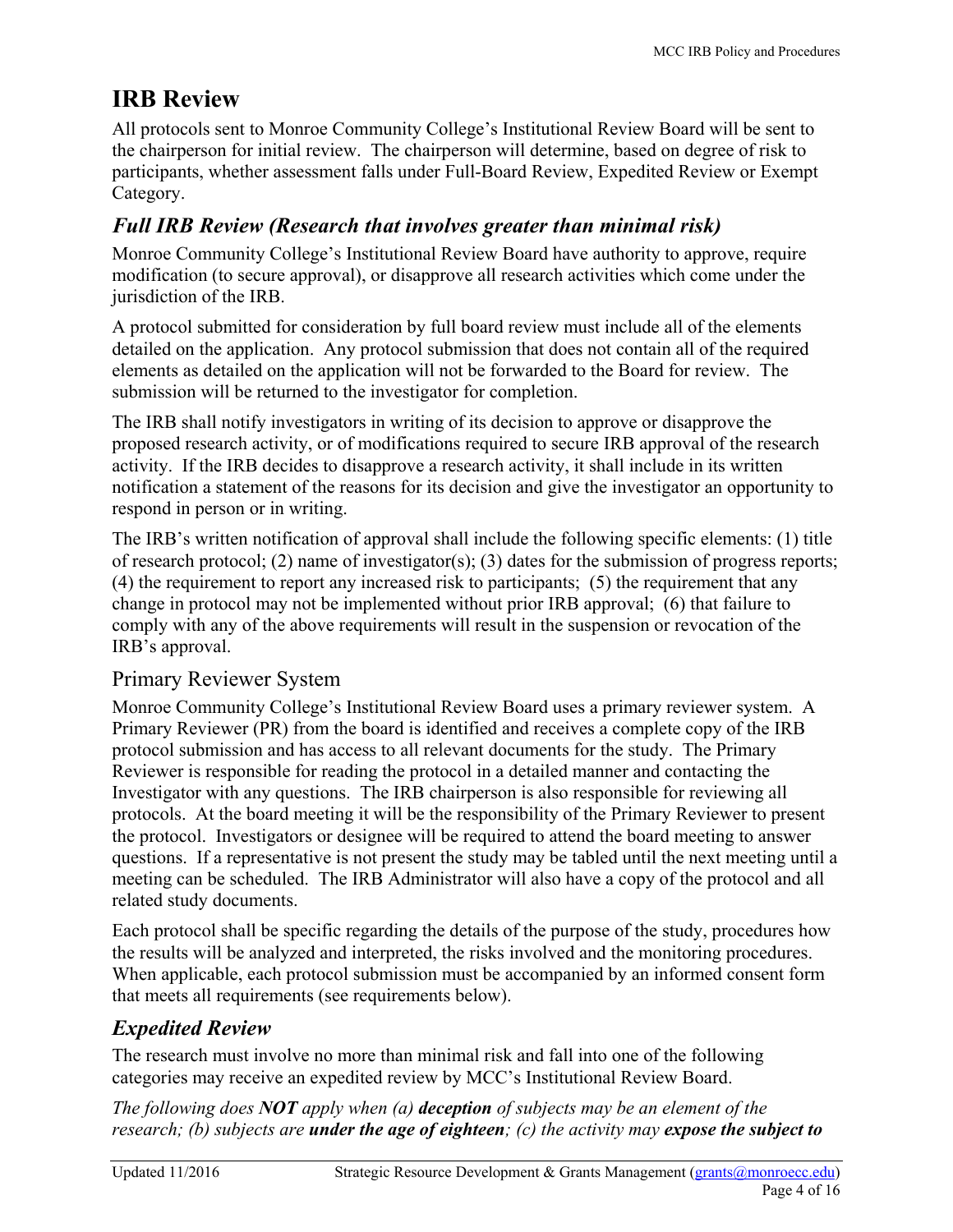*discomfort or harassment beyond levels encountered in daily life; or (d) fetuses, pregnant women, human in vitro fertilization, children, or individuals involuntarily confined or detained in penal institutions are subjects of the activity.*

**EXCEPT FOR THE ABOVE EXCLUSIONS**, the federally-approved Expedited Review qualifications are research activities that must incur no more than minimal risk for participants or represent a minor change in previously approved research that involves no additional risks to research participants, in accordance with HHS regulations 45 CFR 46.100. Examples of research activities reviewed on an expedited basis include:

- 1. Research on educational curricula or teaching methods involving normal educational practices.
- 2. Research involving the use of educational records if information taken from these resources is provided to the researcher in such a manner that participants cannot be identified.
- 3. Research on individual or group characteristics or behavior (18 years of age or older) here there is no psychological intervention or deception (including, but not limited to, research on perception, cognition, motivation, identity, language, communication, cultural beliefs or practices, and social behavior) or research employing survey, interview, oral history, focus group, program evaluation, human factors evaluation, or quality assurance methodologies.
- 4. Collection of data from voice, video, digital, or image recordings made for research purposes.
- 5. Interviews and interactive surveys on non-sensitive topics.
- 6. Continuations of approval for previously approved no-risk research with no more than minor changes in procedures.

#### *Expediting approval of an activity from review does not absolve the investigator(s) of the activity from ensuring that the welfare of subjects in the activity is protected and that methods used and information provided to gain subject consent are appropriate to the activity.*

Questions about whether a research activity may be expedited can be directed to the Chair of the Institutional Review Board or the Acting Chair in the chair's absence.

The IRB may also use the expedited review procedure to review minor changes in previously approved research during the period for which approval is authorized. A minor change in protocol or consent form meets the criteria for expedited review.

Under the expedited review procedure, the review will be carried out by the IRB Chairperson and one more reviewer designated by the Chairperson from among members of the IRB. In reviewing the research, the reviewers may exercise all of the authorities of the IRB except that the reviewers may not disapprove the research. A research activity may be disapproved only after full IRB review.

Examples of approval are: recognition packets for participants, formatting changes to the consent form, advertising, formatting changes to advertisements, and administrative changes to a protocol.

The Chairperson of the IRB shall keep all members of the IRB advised of research proposals which have been approved under the expedited review procedure.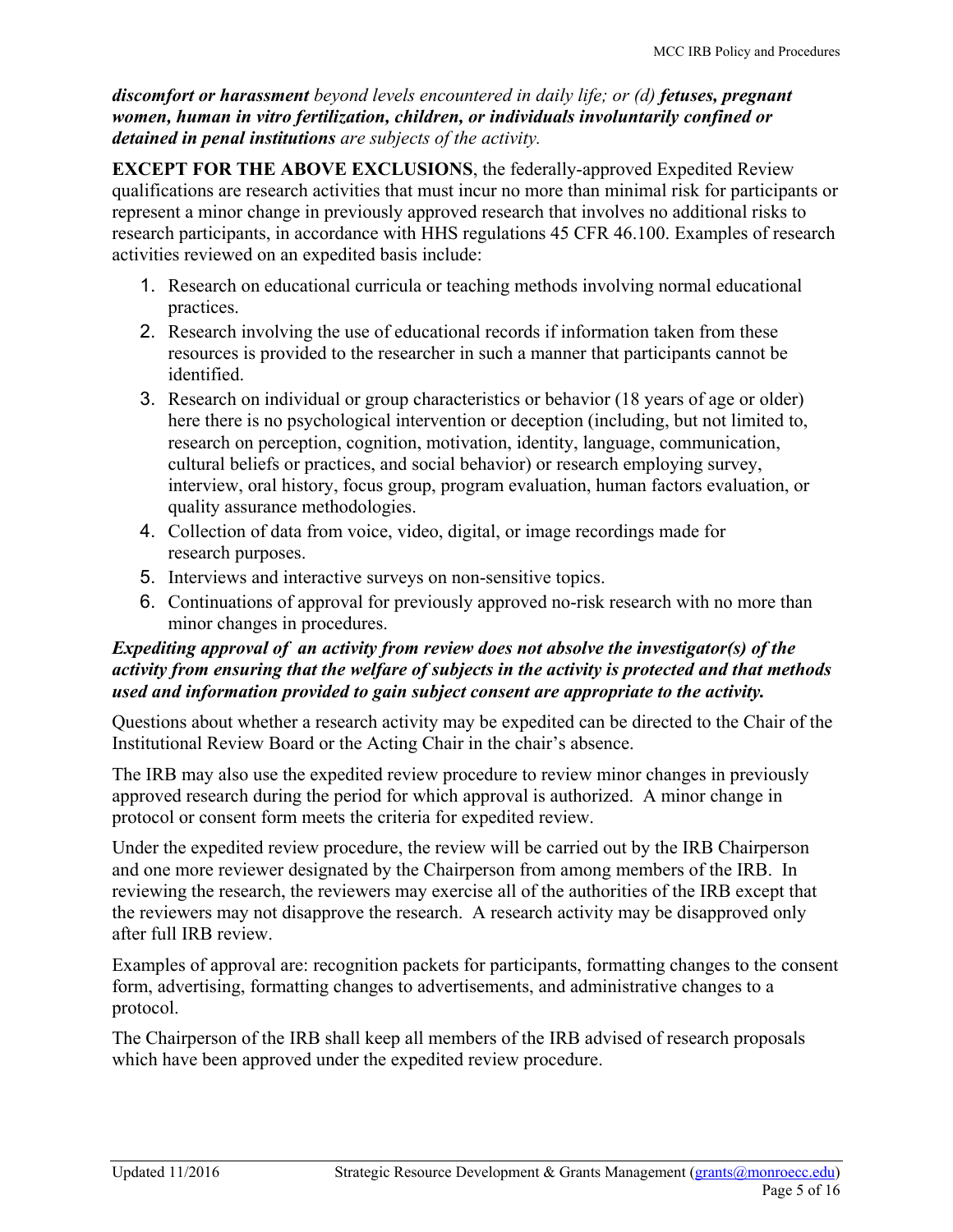### *Continuing Review*

The designated board of the IRB shall conduct continuing review of research covered by these regulations at intervals appropriate to the degree of risk, but not less often than once per year.

In conducting continuing review, the responsible board is required to review:

- Number of participants accrued
- Summary of adverse events
- Unanticipated problems involving risk to participants
- Withdrawal of participants
- Complaints
- Summary of any relevant recent literature, interim findings
- Amendments or modifications since last review
- Copy of last signed informed consent if a patient has been enrolled since the last review and any new revisions to the consent document
- If there are no changes in the Informed Consent document the version date on the ICF submitted for renewal should not be revised.
- If there are changes to the Informed Consent Form document, a highlighted copy of the document noting the changes must accompany a cover letter requesting review and approval of the highlighted changes

The above information is listed on the Application for Continuing Review form which must be filled out in its entirety by the investigator. If supplemental information is needed to explain any responses on the Application for Continuing Review, the investigator must forward this information to the IRB. Applications for Continuing Review that are not fully completed including, as appropriate, the provision of supplementary information will be returned to the investigator. This will potentially result in a delay in the board's continuing review and reapproval. If the study is to be terminated, the Principal Investigator is to notify the IRB as soon as possible and submit a completed continuing review form indicating termination.

An expedited continuing review from the Chairperson of the IRB or a designated member of the board is permissible when:

- The protocol is permanently closed to the enrollment of new participants,
- All participants have completed all protocol-related interventions, and
- The protocol remains active only for long-term follow-up of participants.

Or:

• The study was originally approved by expedited review

#### *Exempt Activities*

Research activities free of risk will not require IRB review. Research activities involving human subjects in the following categories may be exempt from review by MCC's Institutional Review Board. **The principal investigator/project director is authorized to make the first determination of eligibility for exemption**; however, the IRB bears the responsibility for concurring in that determination based on notice provided by the principal investigator to the Institutional Review Board.

*The following exemptions do NOT apply when (a) deception of subjects may be an element of the research; (b) subjects are under the age of eighteen; (c) the activity may expose the subject to discomfort or harassment beyond levels encountered in daily life; or (d) fetuses, pregnant*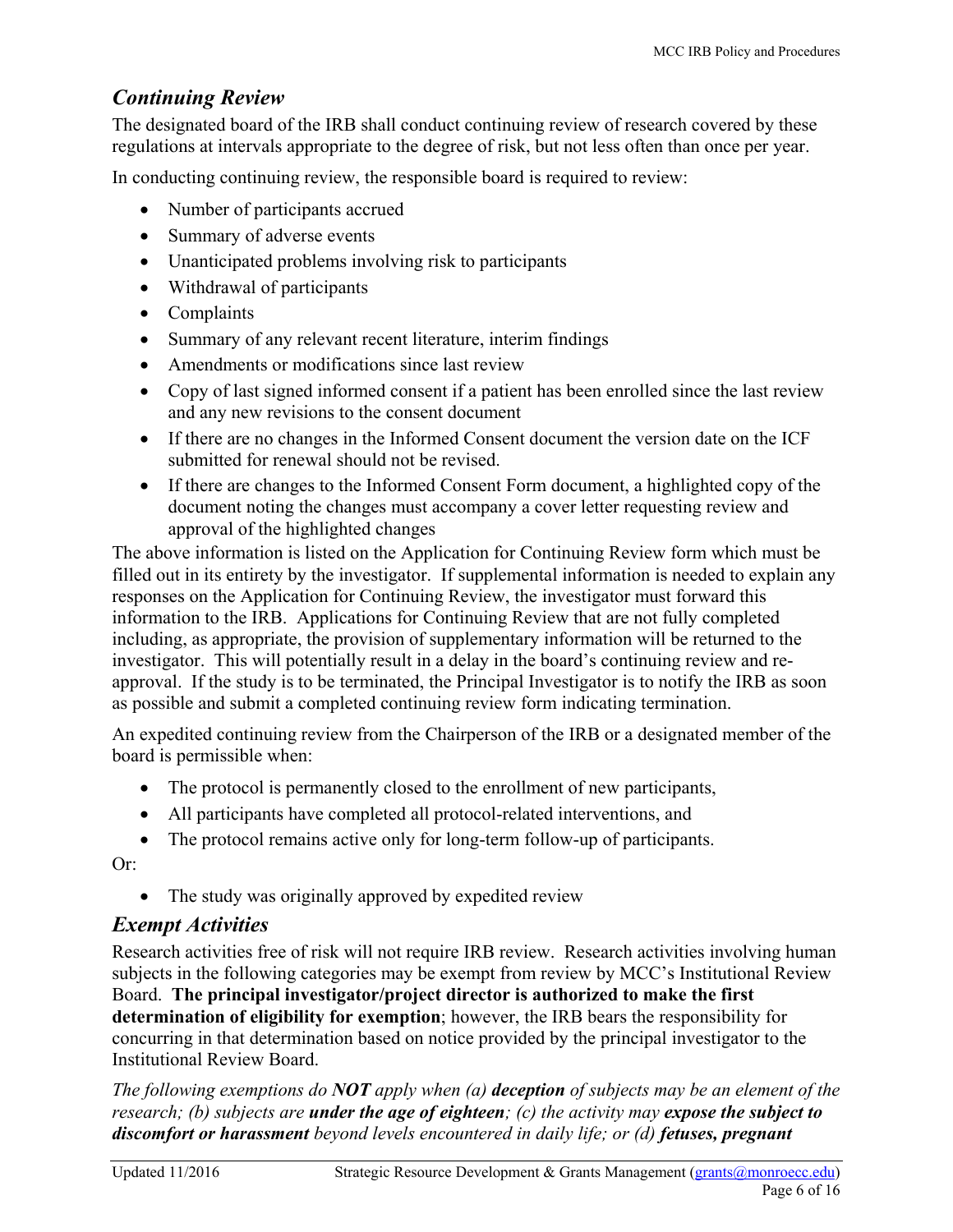#### *women, human in vitro fertilization, children, or individuals involuntarily confined or detained in penal institutions are subjects of the activity.*

**EXCEPT FOR THE ABOVE EXCLUSIONS**, the federally-approved Categories of exemption are:

- 1. Research conducted in established or commonly accepted educational settings involving normal educational practices, such as: (a) research on regular and special education instructional strategies; (b) research on the effectiveness of or the comparison among instructional techniques curricula, or classroom management methods.
- 2. Research involving the use of educational tests (cognitive, diagnostic, aptitude, achievement), survey procedures, interview procedures or observation of public behavior, unless: (a) information obtained is recorded in such a manner that human subjects can be identified, directly or through identifiers linked to the subjects; **and** (b) any disclosure of the human subjects' responses outside the research reasonably place the subjects at risk of criminal or civil liability or be damaging to the subjects' financial standing, employability, or reputation.
- 3. Research involving the use of educational tests (cognitive, diagnostic, aptitude, or achievement), survey procedures, interview procedures, or observation of public behavior that is not exempt under Category 2 if: (a) the human subjects are elected or appointed public officials, or candidates for public office, or (b) federal statute(s) require(s) without exception that the confidentiality of the personally identifiable information will be maintained throughout the research and thereafter.
- 4. Research involving the collection or study of existing data, documents, records, pathological specimens, or diagnostic specimens, if these sources are publicly available or if the information is recorded by the investigator in such a manner that subjects cannot be identified directly or through identifiers linked to the subjects.
- 5. Research and demonstration projects which are conducted by or subject to the approval of department or agency heads, and which are designed to study, evaluate, **or** otherwise examine: (a) public benefit or service programs; (b) procedures for obtaining benefits or services under those programs; (c) possible changes in or alternatives to those programs or procedures; or (d) possible changes in methods or levels of payment for benefits or services under those programs.
- 6. Taste and food quality evaluation and consumer acceptance studies: (a) if wholesome foods without additives are consumed, or (b) if a food is consumed that contains a food ingredient or at or below the level and for a use found to be safe, or agricultural chemical or environmental contaminant at or below the level found to be safe by the U.S. Food and Drug Administration or approved by the U.S. Environmental Protection Agency or the Food Safety and Inspection Service of the U.S. Department of Agriculture.

#### *Exempting an activity from review does not absolve the investigator(s) of the activity from ensuring that the welfare of subjects in the activity is protected and that methods used and information provided to gain subject consent are appropriate to the activity.*

Questions about whether a research activity may be exempt from human subjects review can be directed to the Chair of the Institutional Review Board or Acting Chair in the chair's absence.

### *Annual Report*

Annually, in June, the IRB Administrator and Chair of the IRB shall prepare a report reviewing the status of protocols that have been considered by the IRB in the past year. A copy of this report will be sent to the IRB members and Provost.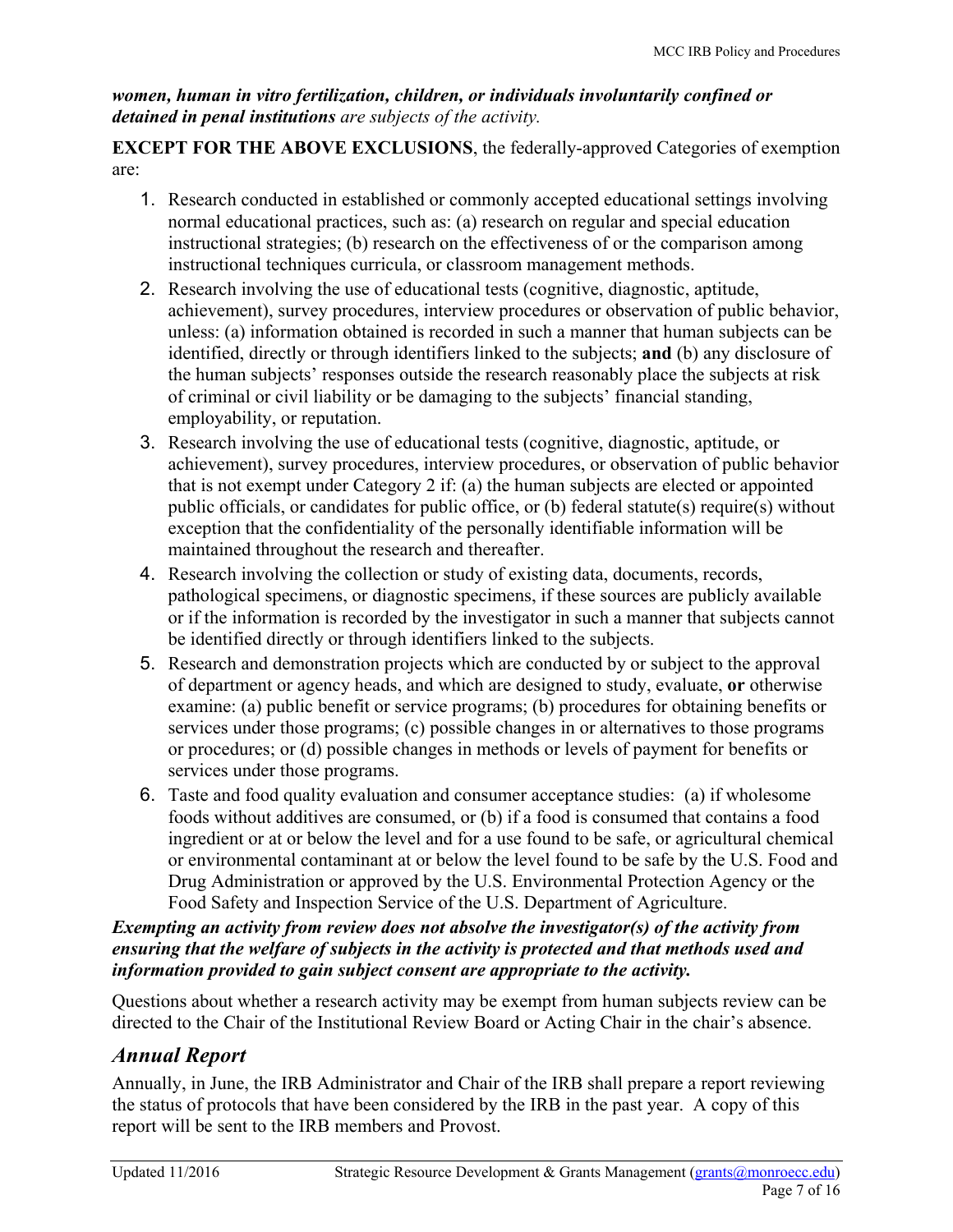### *Full Board Review: Primary Reviewer Form*

If a Primary Reviewer (PR) feels that an item "needs discussion" or has a specific issue related to their review (other than minor typographical errors), these items must be brought to the attention of the IRB during the review. If these issues are not presented to the IRB, the Principal Investigator (PI) cannot be requested to address the issue or make changes to the consent/protocol.

If there is discovery of a significant issue requiring re-review and vote by the IRB, the PI would be required to address the issue prior to final approval. If this occurs, the three-month window for completing requested changes would start from the latest review.

Requested changes or notes made by the PR directly pertaining to the review, including any typographical errors for formatting modifications should be noted by the PR and given the administrator of the IRB for reference and filing.

### **Criteria for Approval**

The IRB shall determine that all of the following requirements are satisfied before approval of a research protocol is granted.

- A. Risks to participants are minimized: (a) by using procedures which are consistent with sound research design and which do not unnecessarily expose participants to risk, and (b) whenever appropriate by using procedures already being performed on the participants.
- B. Risks to participants are reasonable in relation to anticipated benefits, if any, to participants, and the importance of the knowledge that may be expected to result. In evaluating risks and benefits the IRB should consider only those risks and benefits that may result from the research. The IRB should not consider possible long-range effects of applying knowledge gained in the research (for example, the possible effects of the research on public policy) as among those research risks that fall within the purview of its responsibility.
- C. Selection of participants is equitable. In making this assessment, the IRB shall take into account the purposes of the research and the setting in which the research will be conducted.
- D. Informed consent will be sought and documented from each prospective participant or the participant's legally authorized representative using a document meeting the informed consent requirements detailed below.
- E. A signed copy of the informed consent will be provided to the person signing the form.
- F. Where appropriate, the research plan makes adequate provision for monitoring the data collected to ensure the safety of the participant.
- G. Where appropriate, there are adequate provisions to protect the privacy of the participant and to maintain the confidentiality of data.
- H. Where some or all of the participants **are likely** to be vulnerable to coercion or undue influence, such as **students, employees, faculty** or persons who are economically or educationally disadvantaged, appropriate additional safeguards shall be included in the study to protect the rights and welfare of these participants.
- I. An assessment is made on whether there is an alternative research design or interventions that should be recommended to the investigator to reduce risks associated with the study.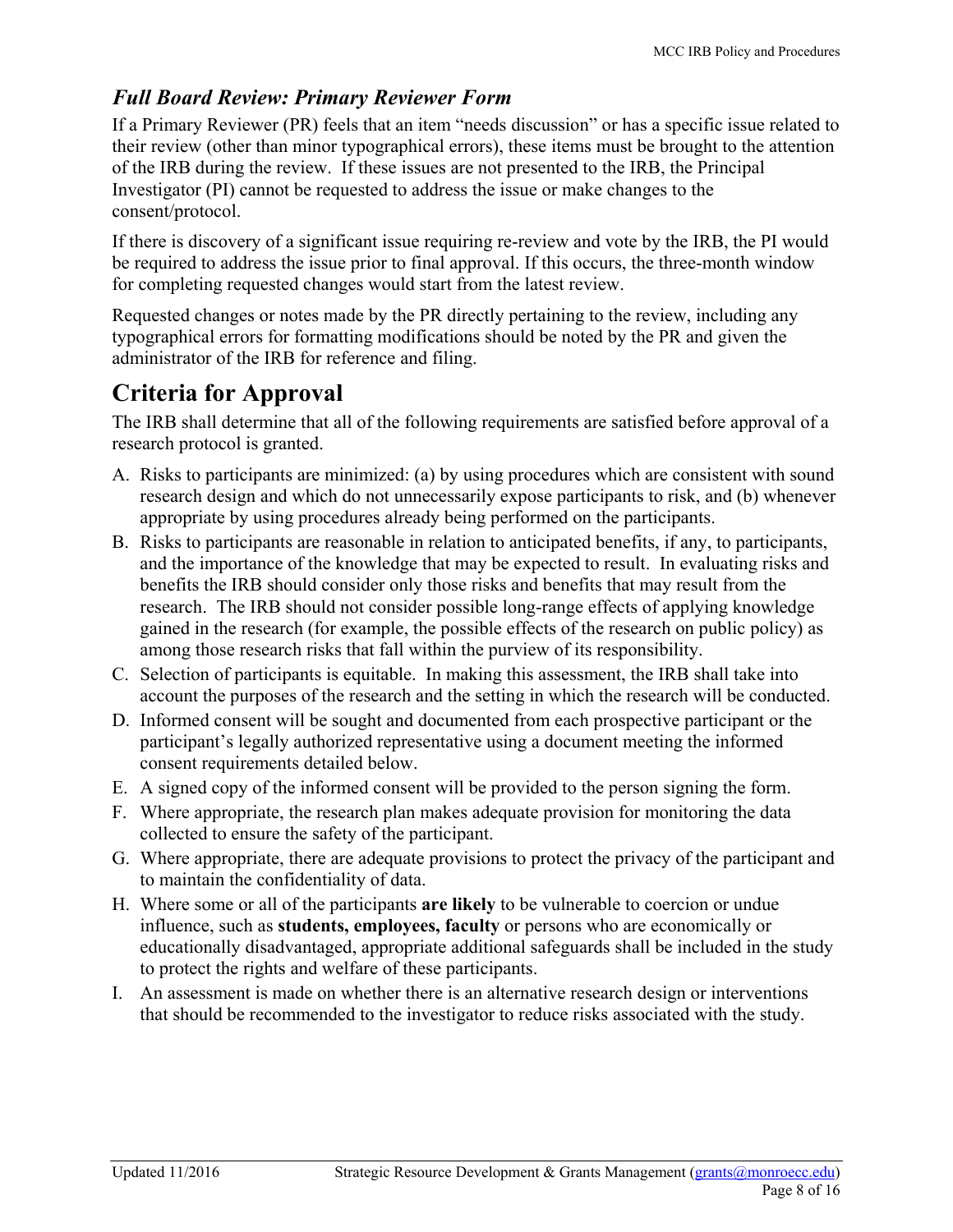### **Informed Consent**

### *Basic Elements of Informed Consent*

Informed consent document must meet all of the requirements detailed in CFR Title 21, Part 50 as well as Monroe Community College's IRB local requirements detailed below.

- 1. The first page of the consent form must be printed on Monroe Community College letterhead of the principal investigator's department.
- 2. The local number of participants anticipated to be enrolled in the study must be listed in consent form**.**
- 3. The informed consent document must be written at an educational level that is reasonably expected to be understood by the participant  $\sim 8^{\text{th}}$  grade.
- 4. A statement that the study involves research, an explanation of the purposes of the research and the expected duration of the participant's participation, a description of the procedures to be followed, and the identification of any procedures which are experimental.
- 5. Conflict of Interest Statement Investigator should state whether he/she is receiving payment for conducting this research.
- 6. A description of any reasonably foreseeable risks or discomforts to the participant.
- 7. A description of any benefits to the participant or to others which may reasonably be expected from the research.
- 8. A disclosure of appropriate alternative procedures, if any, that might be advantageous to the participant.
- 9. Confidentiality of Records.
- 10. For research involving more than minimal risk, an explanation as to whether any treatments are available if injury occurs, and, if so, what they consist of, or where further information may be obtained.
- 11. An explanation of whom to contact for answers to pertinent questions about the research and research participant's rights, and whom to contact in the event of a research-related injury to the participant.

#### **Contact Persons**

The consent form must address three (3) areas for participant's questions namely, questions about the research itself, questions about research related injury and questions about the participant's rights. Examples of acceptable wording for this section:

- o "For more information concerning this research you should contact (specify name) at (telephone number) (Note: this person is usually the principal investigator)."
- o "If you believe that you may have suffered a research related injury, contact (specify name) at (telephone number) who will give you further instructions.
- o "If you have any questions about your rights as a research participant, you may email the IRB chairperson at Monroe Community College, William Dixon (wdixon5@monroecc.edu), or call (585) 292-3031."
- 12. A statement that participation is voluntary, that refusal to participate will involve no penalty to the participant and that the participant may discontinue participation at any time without penalty.
- 13. The following formatting requirements for consent forms must be met: (a) except for the first page, each page of the consent form must contain a header that includes the title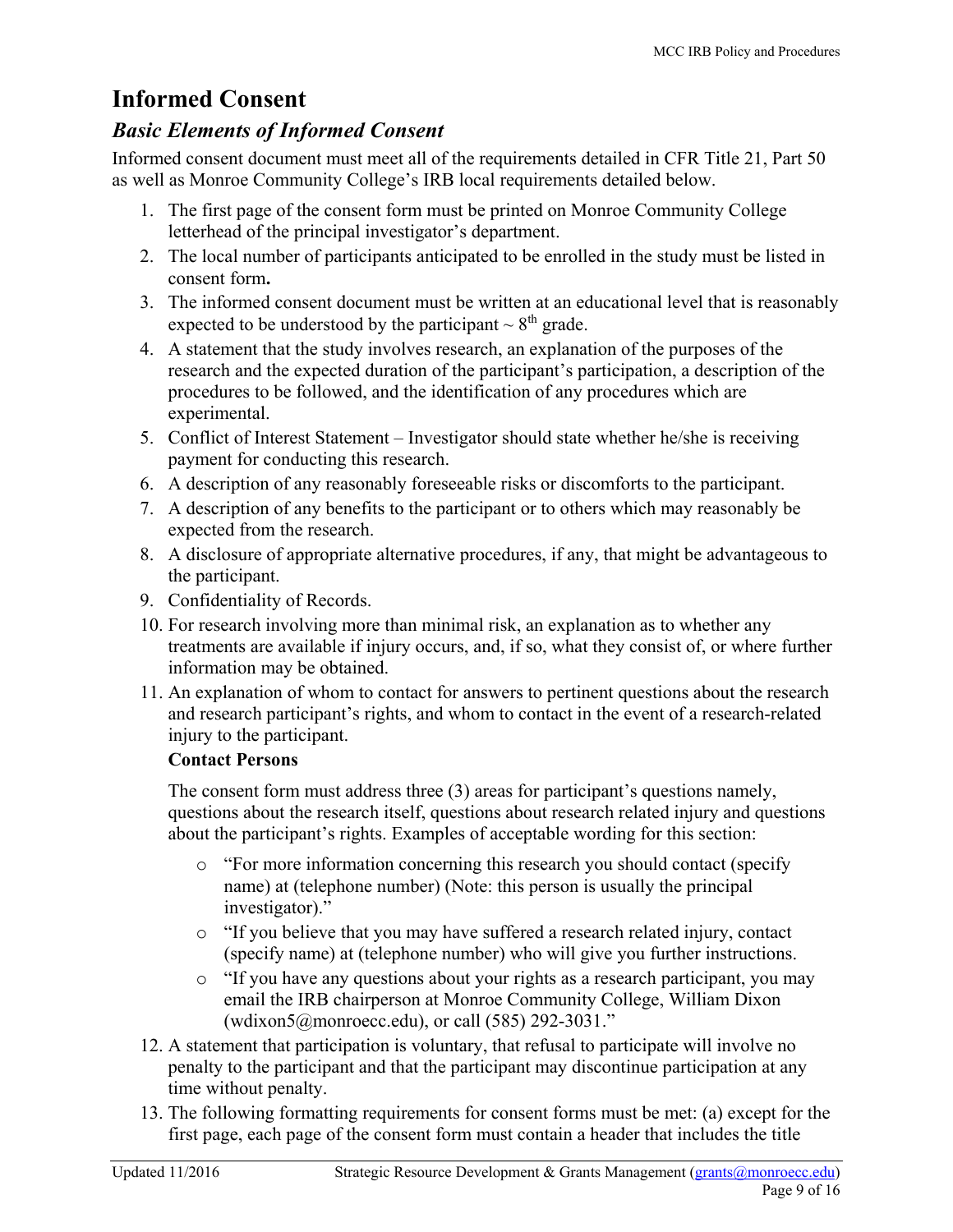(complete or abbreviated) of the study; and; (b) each page of the document must include a "page of pages" number style and version date in the footer.

- 14. Anticipated circumstances under which the participant's participation may be terminated by the investigator without regard to the subject's consent. A statement that the investigator, Monroe Community College or Monroe Community College IRB have the right to terminate the protocol.
- 15. Any additional costs to the participant that may result from participation in the research.
- 16. The consequences of a subject's decision to withdraw from the research and procedures for orderly termination of participation by the participant.
- 17. A statement that significant new findings developed during the course of the research which may relate to the subject's willingness to continue participation will be provided to the participant.

#### *Signature Page Requirements*

Monroe Community College's Institutional Review Board requires that a consent form provide a place for the printed name and signature of the person obtaining consent, the participant, and a witness (if the research is greater than minimal risk). The requirement of a witness is not required by federal regulations; however, Monroe Community College's Institutional Review Board requires this signature for all research with greater than minimal risk to study participants. The intent of the witness is to acknowledge that the participant is giving their consent freely and without reservation, the witness does not need to be present for the entire informed consent process. The witness must be an individual not directly involved in the conduct of the study.

(See "**[Sample of a Consent Form](#page-15-0)**" in the Appendix.)

#### Waiver of Informed Consent Requirements

The IRB may approve a waiver of some or all of the consent requirements provided that:

- The research involves no more than minimal risk to the participant;
- The waiver will not adversely affect the rights and welfare of the participant;
- The research could not practically be carried out without the waiver; and
- Whenever appropriate, the participant will be debriefed provided with additional pertinent information after they have participated in the study

The IRB may waive the requirement for written documentation of consent in cases where:

- The principal risks are those associated with a breach of confidentiality concerning the participant's participation in the research, and
- The consent document is the only record linking the participant with the research,

OR

- The research presents no more than minimal risk, and
- The research involves procedures that do not require written consent when performed outside of a research setting.

### **Adverse Event Reporting**

All adverse events which occur during participation in a study protocol under the approval of Monroe Community College's Institutional Review Board (i.e. local adverse events), are to be reported to the IRB.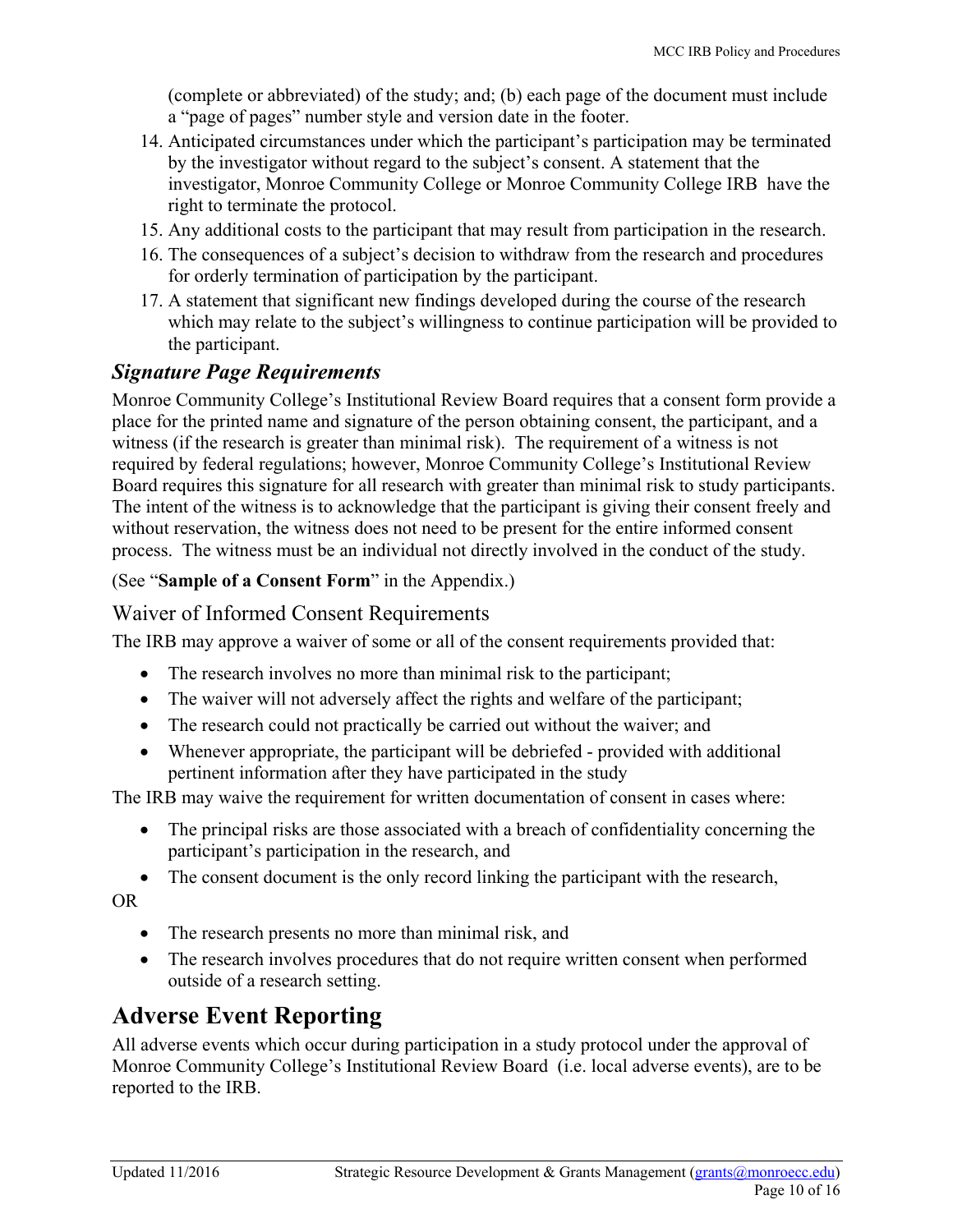## **Administrative Review**

Research that has been approved by the IRB may be subject to review by Administration or the Board of Directors. Although these administrative bodies may disapprove a research protocol, these bodies may not approve the research if an IRB board has not approved it.

## **Suspension of Research**

The IRB shall have authority to suspend or terminate approval of research that is not being conducted in accordance with the IRB's requirements. Any suspension or termination of approval shall include a statement of the reasons for the IRB's action and shall be reported promptly to the investigator, appropriate institutional officials, the sponsor if applicable, and any regulatory agency such as NSF Administration.

## **Records**

The records of the IRB shall be retained for at least 3 years following completion of the research. Records shall be accessible to authorized representatives including, regulatory agency(s), MCC IRB, department chairman, dean, manager(s) or administrator(s) of the investigator(s) at reasonable times in a reasonable manner.

The Research Office shall prepare and maintain the following:

- 1. Copies of all research proposals reviewed, scientific evaluations, if any, that accompany the proposals, approved sample consent documents, progress reports submitted by investigators, and reports of injuries to participants.
- 2. Minutes of IRB meetings which shall be in sufficient detail to show attendance at the meetings, actions taken by the IRB, the vote on these actions including the number of members voting for, against, and abstaining; the basis for requiring changes in or disapproving research; and a written summary of the discussion of controversial issues and their resolution.
- 3. Records of continuing review activities.
- 4. Copies of all correspondence between the IRB and the Investigator.
- 5. A list of IRB members identified by name, earned degrees; representative capacity, indications of experience (such as board certifications, licenses, etc.) sufficient to describe each member's chief anticipated contributions to IRB deliberations, and any employment or other relationship between each member and the institution.
- 6. Statements of significant new findings provided to participants.

## **Conflict of Interest**

Any IRB member with a real or potential conflict of interest relative to any business being considered by the IRB must make this conflict of interest immediately known and abstain from the final discussion and voting. The member may provide information requested by the IRB, but may not attempt to influence or otherwise affect the IRB's final deliberations or decision. A conflict of interest may include, but is not limited to the member being an investigator, coinvestigator, study coordinator, supervisor or family member of staff conducting a study, or having a direct financial interest in the performance of the study. The financial interest includes equity interests, consulting fees/salary support or intellectual property rights.

This conflict of interest policy extends to all IRB business including board meetings, IRB study audits and inquiries or investigations of misconduct in science.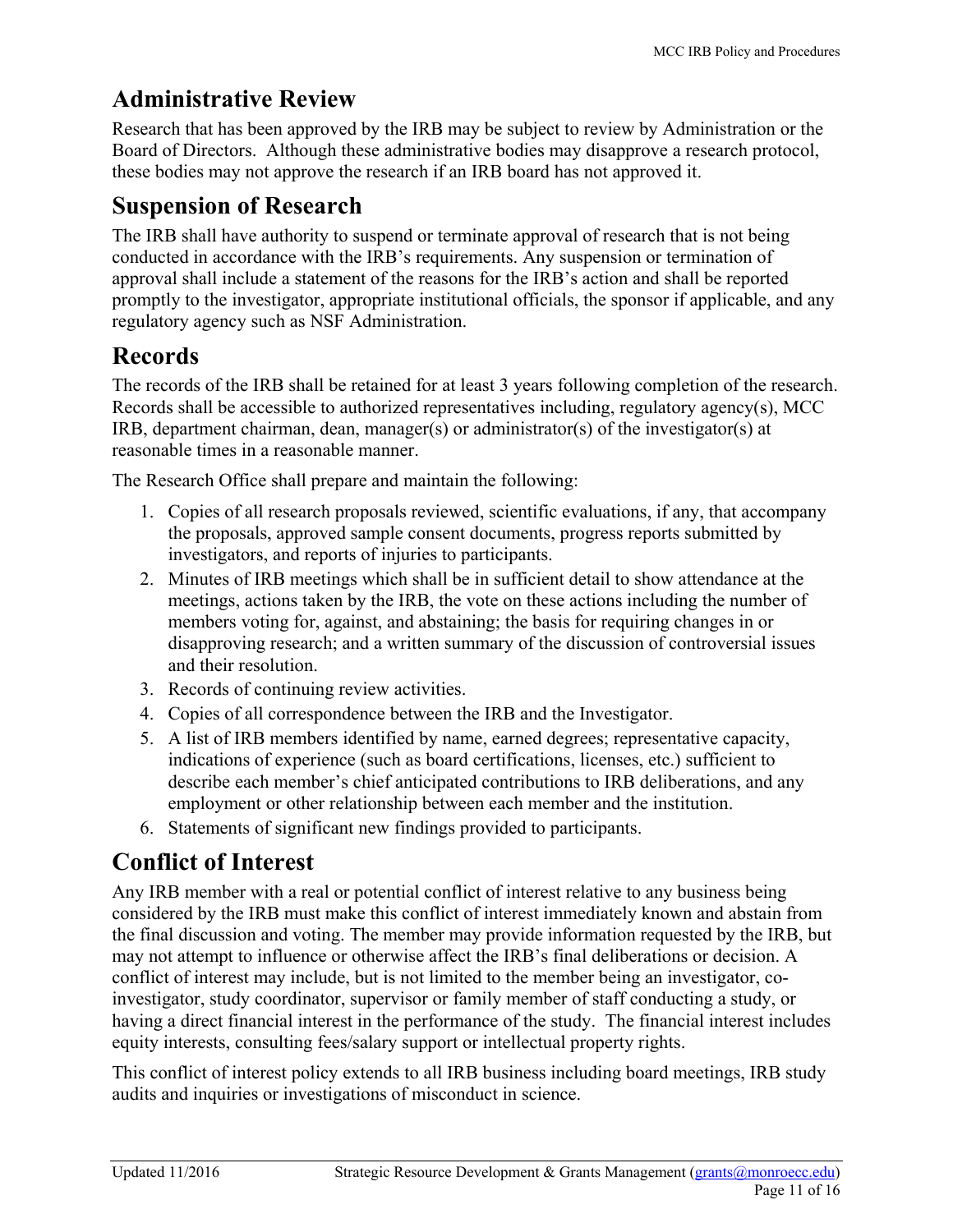It is the responsibility of the IRB member to bring any conflict of interest to the immediate attention of the IRB Chairman or Acting Chairman before or during the progress of any board meeting, audit, inquiry or investigation.

### **Assurance of Member/Alternate Status**

The IRB Administrator shall assure that each individual voting on IRB business is either a full board member or an alternate member attending in place of a full member. This will be accomplished by bringing the IRB roster to each board meeting to verify the status of each attendee.

## **Approvals Pending Revisions**

This policy describes the procedures to be followed for verifying that all revisions and additional information requested by the IRB are submitted by the investigator prior to the issuance of a final approval. This policy applies to studies which receive board approval pending revisions.

The IRB Administrator or MCC Chairman will assure all revisions to study submissions have been complied with prior to granting final approval. This assurance shall be documented by the reviewer enumerating items required in the approval letter. The copy of the letter shall be retained in the study file.

Once a Protocol has been given "pending approval", the PI/Research Staff has three (3) months' time to complete the requested changes, unless the IRB Administrator has granted an extension to this time in writing.

If the requested changes cannot be completed within the specified time frame the PI/Research Staff should contact the Research Protections Office for guidance, (most protocols will be required to be resubmitted as new protocols and will be subject to re-review).

## **Annual Review of MCC Guidelines**

The IRB Administrator and MCC Chairman shall complete an annual review of the MCC Policy and Procedure Guidelines during June each year. The guidelines shall be updated to reflect any changes or modifications in policies and procedures or regulations since the last review and approval. A revised copy of the guidelines shall be discussed and approved by the MCC Membership at an annual meeting. If no revisions to the guidelines are indicated, this shall be reported to the MCC and approved by a vote of the members. The guidelines may be revised as needed by a vote of the members at any time between Annual Reviews.

### *Annual Report*

Annually, in June of each year, the IRB Chair and Administrator shall prepare a report reviewing the status of protocols that have been considered by the IRB in the past year. A copy of this report will be sent to the IRB members and Provost.

## **Quality Assurance Audit**

The IRB may routinely audit investigators and studies being conducted under the approval and oversight of the IRB. The Audit process is intended to evaluate the compliance of the investigator and other applicable regulations governing the conduct of the research project. This is also intended to provide investigators with feedback concerning their compliance so that identified deficiencies can be corrected and the investigator achieve voluntary compliance with the requirements of the IRB.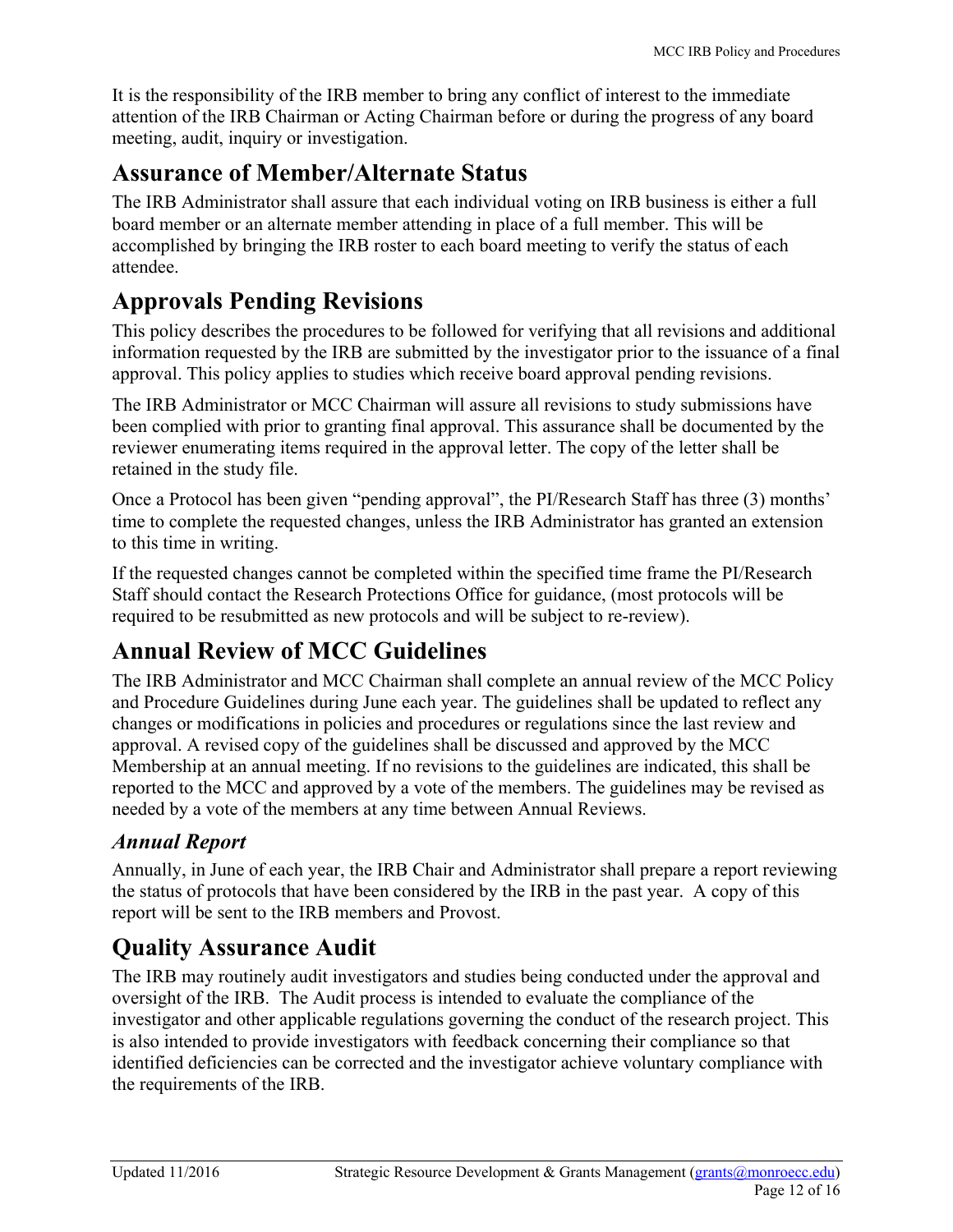## **Audit Inspection**

Monroe Community College's Institutional Review Board requires that research investigators provide the IRB with a copy of any audit or inspection reports of findings issued to them by regulatory agencies, cooperative groups, the sponsor or the funding agency.

### **Consent Monitors**

Where appropriate, the IRB may require the use of consent monitors. This may include the use of IRB staff or a third party to observe the consent process and the research for protocols approved by the IRB.

## **Investigator Appeals**

Appeals regarding IRB decisions can be submitted, in writing to the IRB by a principal investigator. This process allows the investigator to bring concerns about their individual protocol review to the IRB for reconsideration without compromising the integrity of the IRB review process. If the investigator is not satisfied with the re-review of the IRB an ad-hoc IRB may be assembled. A copy of the appeal will be given to the Provost who can choose the members to conduct the review. The outcomes of the appeals are reported to the appealing investigator. If the investigator appealing is not satisfied with this outcome, he/she can submit a further appeal to Administration (Provost). Administration may not approve research that has not been approved by the IRB.

## **Guidance on Recruitment of Human Participants Through Advertising**

Direct advertising for research participants, i.e. advertising that is intended to be seen or heard by prospective participants, are considered part of the informed consent and subject selection process. The aim of Monroe Community College's Institutional Review Board is to ensure that the information is not misleading to participants. This is especially important when a study may involve participants who are likely to be vulnerable to undue influence, for example students.

When direct advertising is to be used, Monroe Community College's Institutional Review Board must review both the information contained in the advertisement and the mode of its communication. This is to determine that the procedure for recruiting participants is not coercive and that the recruitment material does not state or imply a certainty of favorable outcome or other benefits beyond what is outlined in the consent document and the protocol.

Advertising for recruitment into investigational studies should not use terms such as "new treatment" or "new methods" without explaining that the test is investigational. A phrase such as "you will receive new method" incorrectly implies that all study participants will be receiving newly approved products of a proven worth. Advertisements should not promise "free", when the intent is only to say participants will not be charged for taking part in the investigation.

If an investigator decides to begin advertising for participants after the study has received Monroe Community College's Institutional Review Board approval, the advertising may be considered as an amendment to the ongoing study. When such advertisements are easily compared to the consent, Monroe Community College's Institutional Review Board will review and approve the advertisement using expedited procedures. When the comparison is not obvious or other complicating issues are involved, the advertisement will be reviewed at a convened meeting.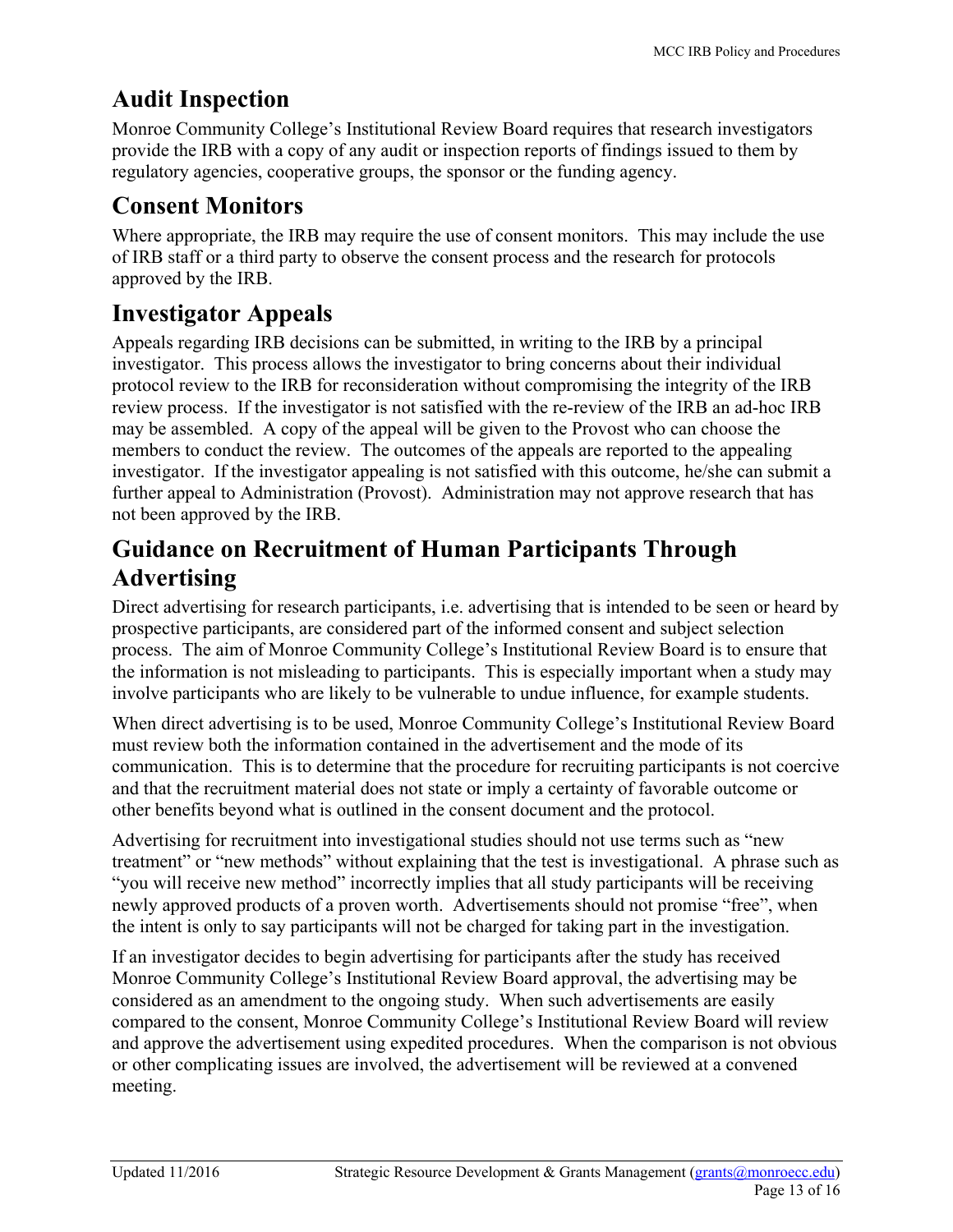Generally, advertisements should be limited to the information the prospective participants need to determine their eligibility and interest. When appropriately worded, the following items may be included in advertisements.

- The name and address of the investigator and/or department and the person or office to contact for further information;
- The purpose of the research (e.g. the condition under study or goal of the project);
- In summary form, the criteria that will be used to determine eligibility for the study;
- The time or other commitments required of the participants; and
- A brief list of participation benefits, if any (e.g. a no-cost). Note, payments to participants for participation are not benefits, they are inducements. Advertisements may state that participants will be paid, but they should not emphasize the payment or the amount to be paid.

### **Data Safety and Monitoring Plan**

Given the diversity of research protocols conducted at MCC, it is recognized that a Data Safety Monitoring Plan (DSMP) may not be applicable to some studies. The DSMP submitted with appropriate protocols will be written by the investigator and must answer the following questions:

- 1. What procedures will you use to monitor the participant's safety throughout the study?
	- Specify whether or not your study involves vulnerable participants
	- Specify the name and contact information of the individual responsible for monitoring the safety environment of the participant
	- List the screening and interim procedures, tests, exams, questionnaires, etc. that will be used to screen out ineligible participants and/or monitor performance.
- 2. What are your methods of data collection and storage?
	- Indicate who is responsible for the collection and storage of data, where it will be stored, and any security measures needed to properly protect data from inadvertent loss or inappropriate use.
	- Describe the informed consent process and measures to ensure the privacy and confidentiality of study participants
- 3. Who will verify data accuracy and compliance with the protocol and how often will it be done?
- 4. Who will monitor the occurrence of adverse events and where will they be documented?
	- Indicate the name and contact information of the individual responsible for monitoring the occurrence of adverse events throughout the study, whether they are anticipated, unanticipated, or serious.
- 5. To whom and with what frequency will adverse events be reported?
- 6. What are the criteria for stopping the study all together?
	- specify any conditions that would necessitate early termination
	- indicate who will perform aggregate analyses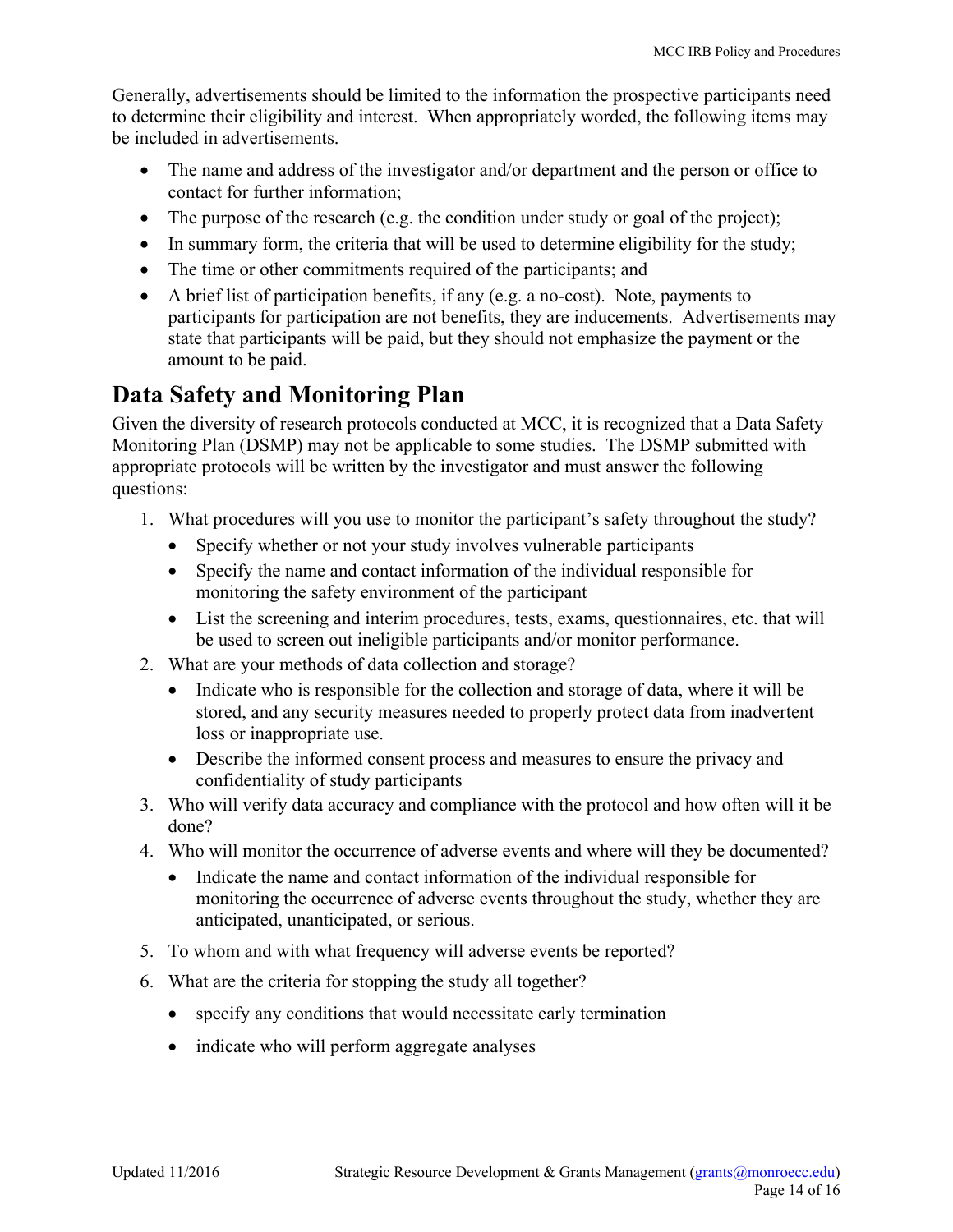### **Monroe Community College IRB Human Research Protection Program Website**

Internet access to Monroe Community College's Institutional Review Board website is [www.monroecc.edu/depts/grants/institutional-review-board/](http://www.monroecc.edu/depts/grants/institutional-review-board).

Specific content on the website includes:

- IRB Application Form
- IRB Guidelines for Submitting an Application
- Exempt Form
- Expedited Form
- Consent Form Checklist
- Student Consent Form
- General (Non-Student) Consent Form
- Policy and Procedures

## **Incentives and Paying Research Subjects**

Incentives (such as gift cards) must be equal and provided to all subjects. Incentives may not be given if the subjects perceive the incentive as a reward for the quality of performance.

Subjects may be paid for inconvenience, time spent, and as reimbursement for expenses. Subjects may not be paid relative to the potential risks of study participation, nor for the amount or nature of a biological material that may be collected as part of the research procedures. Payments should not be judged to be so large as to potentially induce prospective subjects to consent to participate in the research against their better judgment regarding the benefits and risks of participation.

## **Appendix**

• Sample of a Consent Form